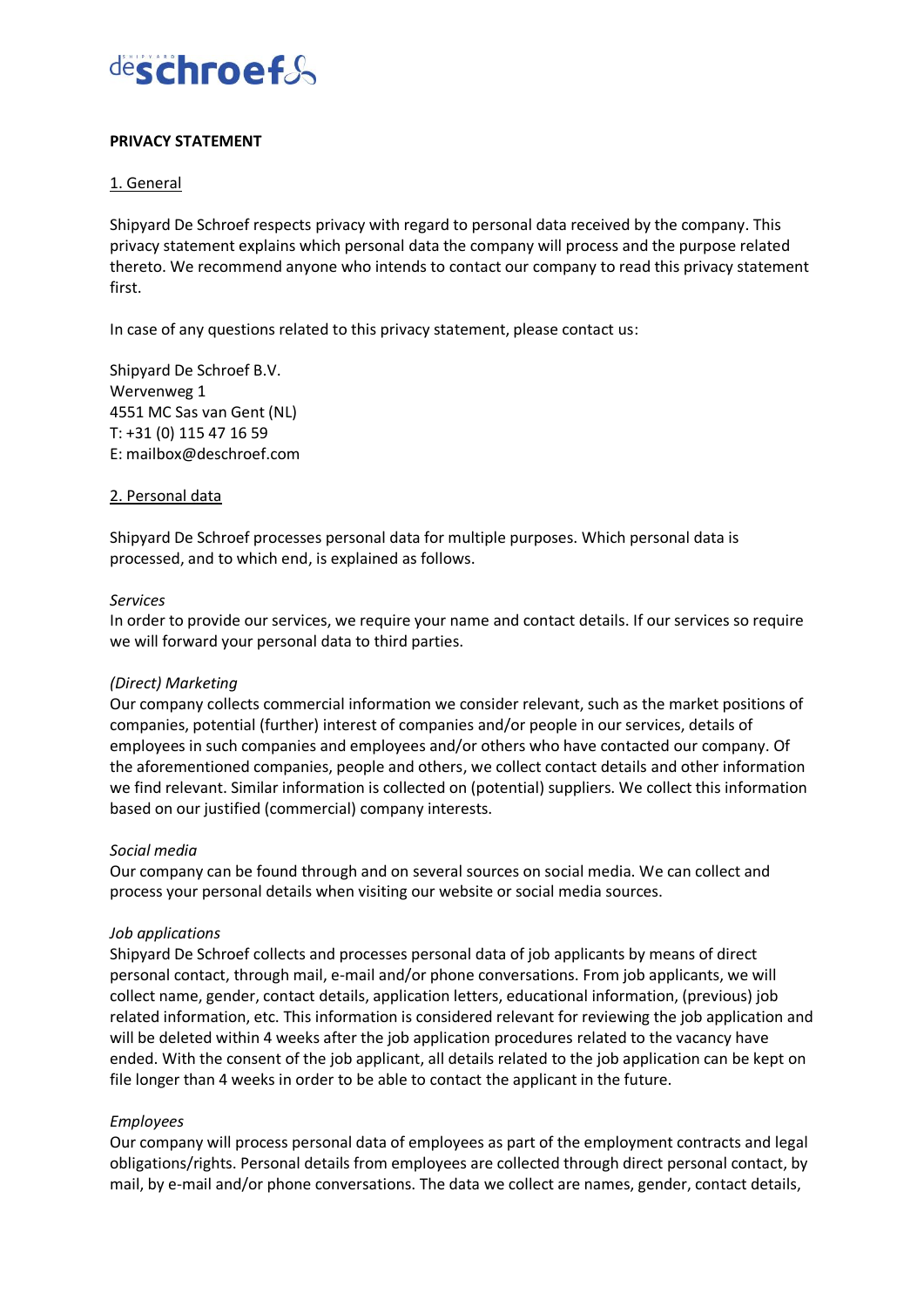# deschroef&

bank details, tax-related details, wage-related details, various communication details, educational information, (previous) job related information, records of absence, information related to jobperformance, information related to jobs carried out and working hours. These details are relevant required in the relation between the employer and employees. The information on file is to archived within 6 months after the employment contract has ended and will be deleted within 7 years after the end of the employment contract.

## 3. Sharing personal data

We will not share your personal data with companies, organisations and individuals outside our organization, unless the following circumstances are applicable.

## *Contractual obligations*

Sharing personal data with third parties is acceptable when required in order to meet any contractual obligations with you or your employer.

## *Consent*

After notification of your consent we are allowed to share your personal data with third parties.

## *External processing*

We will share your personal data with our partners in order to process details on our behalf, in accordance with our privacy policy and in accordance with other reasonable confidentiality- and security measures. Our partners are our IT-suppliers, website administrators and ERP-/systems administrators.

## *Legal objectives*

We will share personal data with third parties when we are of the opinion that sharing these details is necessary in order to comply with laws and regulations, legal proceedings and/or requests from governmental/public institutions.

#### *Legal obligations*

If any legal obligation so requires, we will share personal data with third parties.

Shipyard De Schroef requests any recipients of personal data to ensure that the information will be treated as confidential and be properly secured.

#### *Retention periods*

We will store the personal data of (potential) customers, suppliers and/or other shareholders as long as we see fit in order to carry out our services and afterservices in accordance with company policy. The personal data from (potential) customers, suppliers and/or other shareholders will be stored for 7 years since the last contact. In case you have provided your contact detals to our company in order to keep you updated on our services, we will keep your contact details on file for that purpose.

## 4. Sharing personal data outside of the EU

Shipyard De Schroef can transfer your personal data abroad. Countries within the European Economic Area (EEA) have a similar level of protection for personal data, compared to The Netherlands. In accordance with the general requirements from privacy laws and regulations, we can transfer your personal data to countries abroad. This may be required, for instance, in order to ensure proper communication when carrying out our services.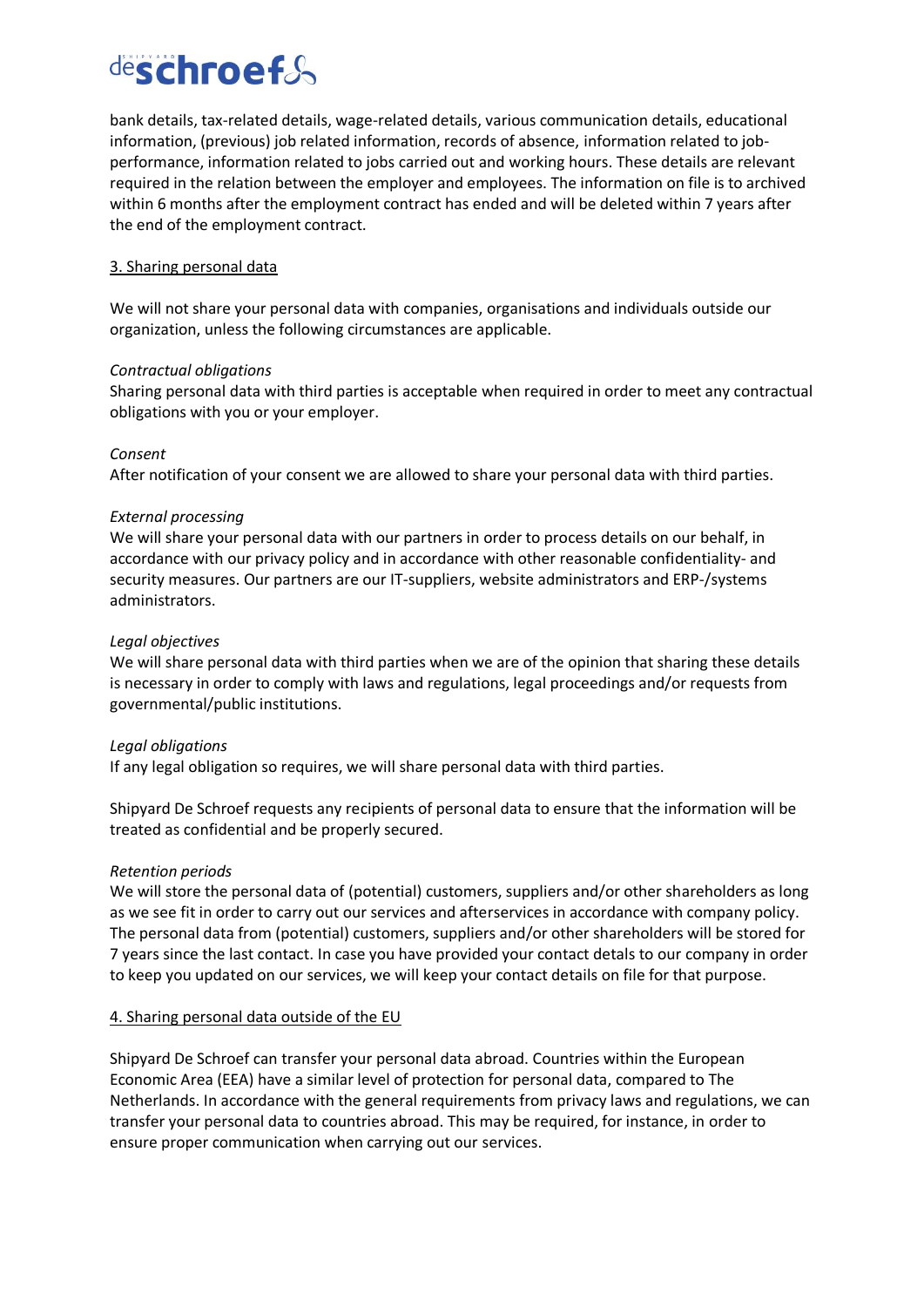# deschroef&

## 5. Your rights

You are entitled to a number of rights related to privacy laws and regulations, among which are: access, rectification, deletion of details, right to object, right to restrict, processing of data, transfer of digital data and the right to object. Further details on these rights are mentioned below.

## *Right to access*

Upon your request, you will be informed if we have processed your personal data. Furthermore, we will let you know which personal data of yours we have processed and/or are still processing. We will also let you know to which purpose this personal data is processed, who we have shared this information with, how long the data is expected to remain stored and which other rights you are entitled to.

## *Rectification*

After access to your personal data we have stored, you may request to rectify any incorrect personal data.

## *Deletion*

You may request to delete your personal data from our systems and/or files in case:

- the personal data is no longer required for the purpose related to collecting the data;
- you have revoked your permission for further processing of the personal data and there is no other reasonable purpose to keep the data on file;
- you have objected to processing the personal data and there are no reasonable grounds to consider your objections unfounded and/or insufficient;
- your personal data was not processed in accordance with the applicable laws and regulations;
- we are obligated to delete your personal data due to laws and regulations;
- we have collected your personal data by means of mobile phone- or internet services.

## *Right to object to processing or restrict processing*

If you have reported our files to contain incorrect personal data of yours, you may request us to limit the processing of this personal data as long as your request is under consideration. You may also request to limit the processing of your personal data if you are of the opinion that we are processing your personal data unlawfully, the personal data is no longer required or you object to any further processing of your personal data by our company. After receipt of your request to object or restrict to processing your personal data, we will only process your personal data after your consent unless there are reasonable grounds to process your personal data without your consent.

#### *Transfer of digital data*

If you have forwarded personal data to our company in a structured, generally accepted file format and we have processed this personal data with your consent or based on contracting purposes, you have the right to request a copy of your personal data we have on file.

#### *Objection*

You may object to processing your personal data at all times. We will stop processing your personal data after consideration of your objection, unless there are reasonable grounds to continue processing your personal data. In case your personal data is processed by us for the sole purpose of direct marketing, you may object to this and we will cease to process your personal data to that purpose.